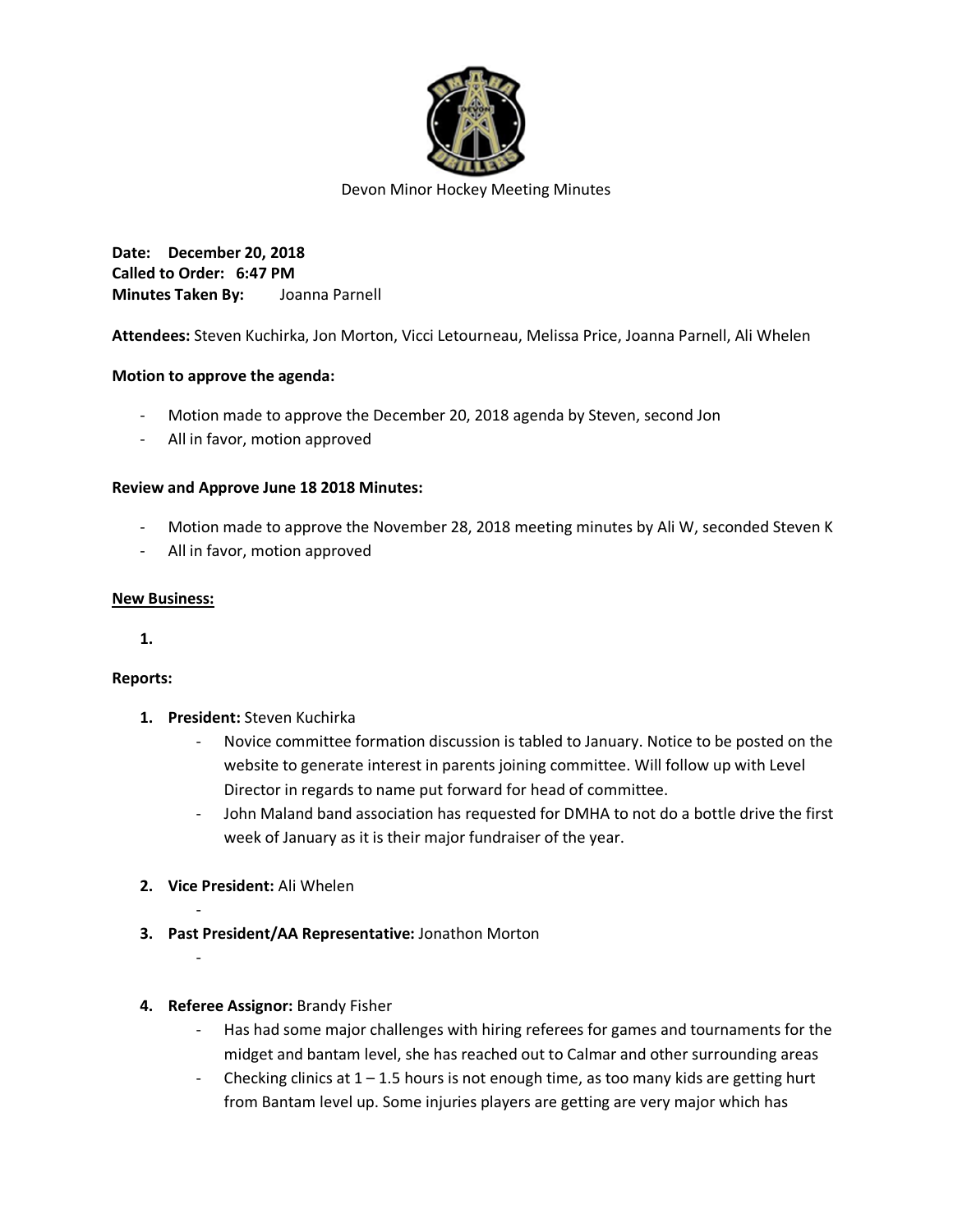

Devon Minor Hockey Meeting Minutes

resulted in major injuries resulting in not being able to play for the remainder of the season.

- 6 or 7 players are out for the season.
- **5. Treasurer:** Melissa Price

-

-

-

-

-

-

-

-

-

-

- **6. Secretary:** Joanna Parnell
- **7. Coach Director:** Rob Melnychuk
- **8. Registrar:** Rachelle Morgado
- **9. Referee in Chief:** Cole Matwichuk
- **10. Level Director:** Steve Benson
- **11. Fundraising Director:** Peggie Melnychuk
- **12. League Representative:** Les Hodge
- **13. Ice Coordinator:** Kathy Morton
	- Has a few TBA's to schedule
- **14. Equipment Manager:** Trisha Way
- **15. Evaluations Co-ordinator:** Brad Whelen
- **16. Website Coordinator:** Natasha Kuchirka
- **17. IP Level Coordinator:** Nicole Howett
- **18. Novice Level Coordinator:** Josh Generaux
- **19. Atom Level Coordinator:** Shawn Bartoshweski
- **20. PeeWee Level Coordinator:** Tina Pollock &
- **21. Bantam Level Coordinator:** Crystal Bernard
	- Tournament is done, all
- **22. Midget Level Coordinator:** Vicci Letourneau
	- Tournament inventory box was empty and had to replenish was was used.